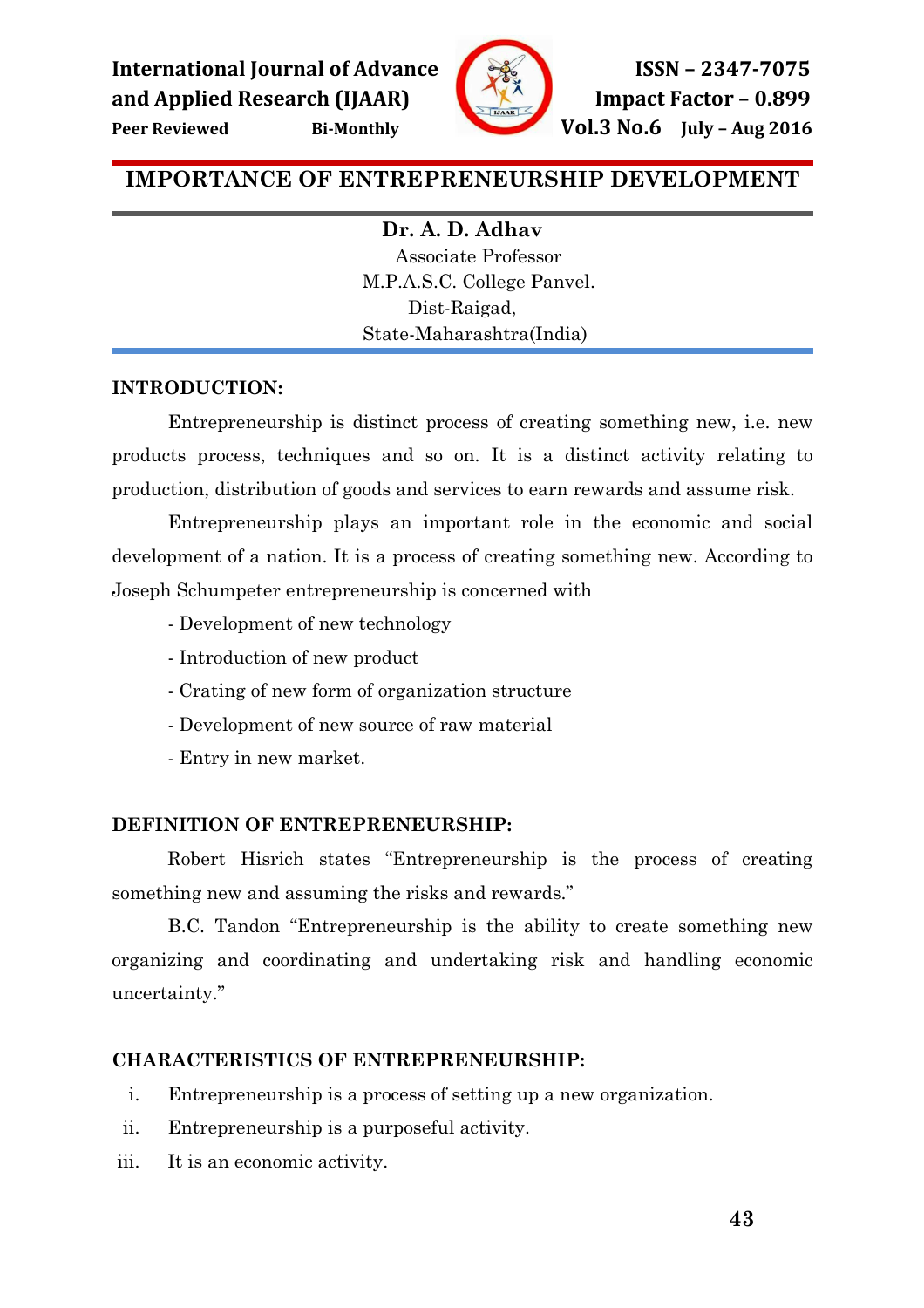- iv. It is an innovation.
- v. It is a future oriented activity.
- vi. It is involves innovation and creativity.
- vii. It is individual or group activity.
- viii. It is requires proactiveness.
- ix. Entrepreneurship activity is undertaken to assume risk and rewards.
- x. The entrepreneurship activity requires a proper blend of physical capital and manpower resources.
- xi. Entrepreneurship activity facilitates social and economical development.

# IMPORTANCE OF ENTREPRENEURSHIP:

- 1. Economic Development Entrepreneurs activity contributes to the economic development of a nation.
- 2. Social Development The social entrepreneurship generate new and innovative ideas to enhance social development of the society. Entrepreneurs contribute towards social development activity like education, health etc.
- 3. Employment Entrepreneurship facilitates employment generation the Entrepreneur provide employment to people.
- 4. Revenue to government Entrepreneur provide revenue to government by way of direct and indirect taxes.
- 5. Capital Formation- Entrepreneurs facilitates capital formation in the country.
- 6. Regional Development The entrepreneur set up industries in urban and rural areas also and some backward areas the backward and rural areas get developed economically and socially.
- 7. Reduction in Income Inequalities The entrepreneurs are responsible for reduction of income inequalities in the country.
- 8. Consumer welfare- Entrepreneurship activity facilitates consumer welfare.
- 9. Infrastructure Development Infrastructure development is important for economic growth of a nation entrepreneurs contribute towards infrastructure development.